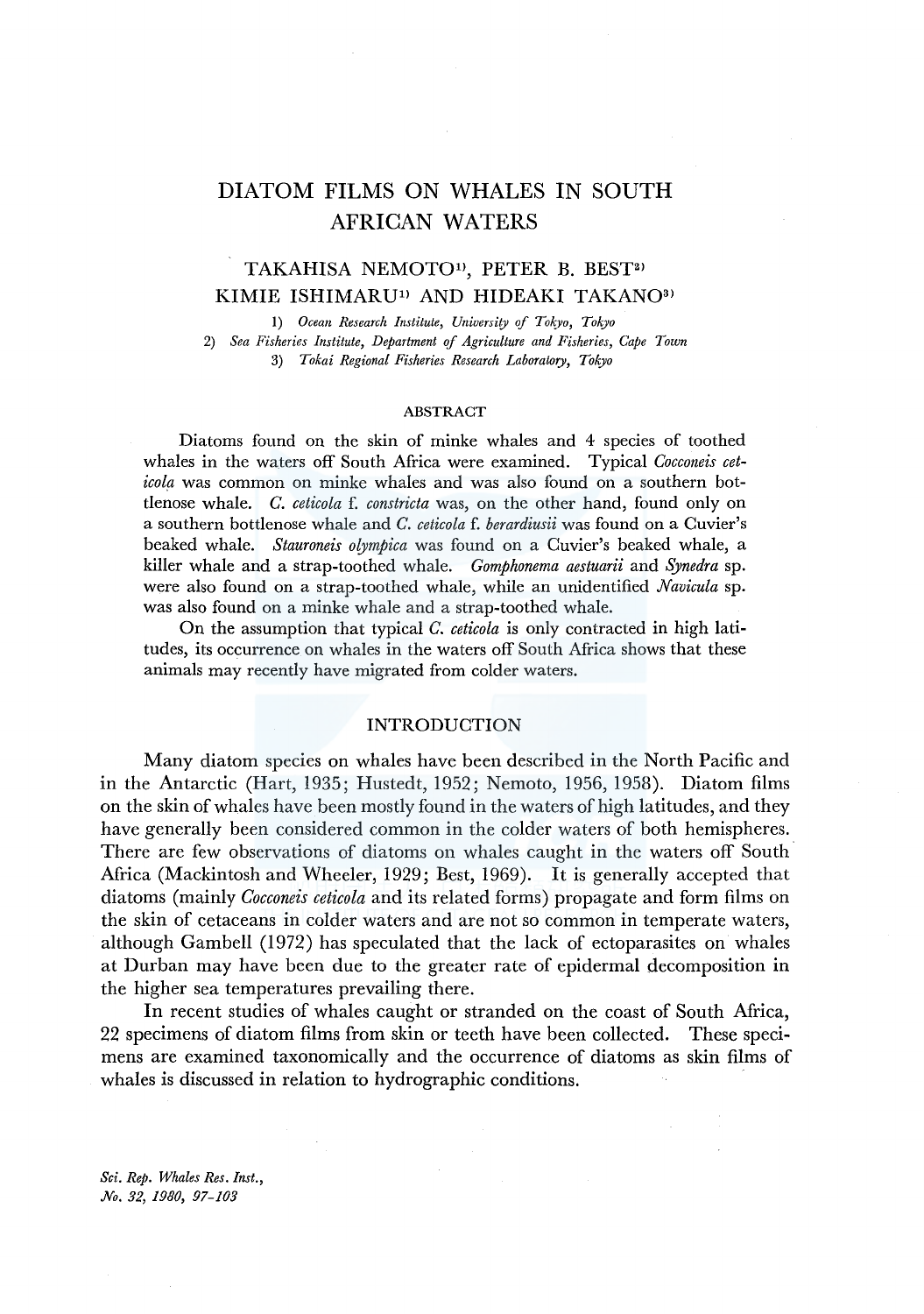#### 98 NEMOTO, BEST, ISHIMARU AND TAKANO

#### MATERIALS AND METHODS

Diatom samples were collected between 1969 and 1973 by one of us (Best) from whales caught or stranded around South Africa. Host species included both baleen and toothed whales (Table 1).

Diatom specimens were mostly collected from the skin but one diatom film was collected from the teeth of a strap-toothed whale. The samples from minke and bottlenose whales were collected immediately after death while they were alongside or on the deck of the catcher. Those from the other species were collected from stranded animals some unknown time after death. All samples were preserved in  $10\%$  formalin/sea water with the skin of the whales. The diatom samples were then scratched from the skin and washed with distilled water and rinsed three or four times. After preservation in potassium permanganate for 24 hours, hydrochloric acid was added and the samples kept for a further 24 hours. After boiling for 5 minutes, the samples were washed and rinsed several times, and frustules of diatoms were kept on plates. Double coating of carbon and gold was used for electron

| Specimen<br>no. | Date<br>collected |              | Species                                        | Length<br>(m) | Sex          | Localityt                             |  |
|-----------------|-------------------|--------------|------------------------------------------------|---------------|--------------|---------------------------------------|--|
| 69/10           | July              | 5 '69        | Killer whale (O. orca)                         | 6.10          | M            | Bordjies Drif<br>Cape Point           |  |
| 73/10           |                   | Oct. 25 '73  | Cuvier's beaked whale<br>$(Z.$ cavirostris)    | 5.77          | F            | Still Bay                             |  |
| 75/1            | Jan.              | 19 '75       | Southern bottlenose<br>whale $(H.$ planifrons) | 6.43          | M            | 33°36' S 28°04' E                     |  |
| 78/15           | Apr.              | 6 '78        | Strap-toothed whale<br>$(M.$ layardii)         | 5.46          | M            | Milnerton                             |  |
| U71/2200        |                   | Aug. 28 '71  | Minke whale<br>$(B.$ acutorostrata)            | 8,53          | М            | 29°30' S 32°51' E                     |  |
| U71/2201        |                   | Aug. 28 '71  | $\overline{\mathbf{v}}$                        | 7.62          | M            | ,,<br>99                              |  |
| U71/2202        |                   | Aug. 29 '71  | $\overline{\phantom{a}}$                       | 9.14          | F            | $31^{\circ}19'E$<br>$29^{\circ}57'$ S |  |
| U71/2203        |                   | Aug. 29 '71  | ,                                              | 7.62          | $\mathbf{F}$ | $31^{\circ}19'$ E<br>30°46′ S         |  |
| U71/2211        |                   | Aug. 30 '71  | ,                                              | 7.92          | F            | 30°48' S 31°58' E                     |  |
| U71/2232        |                   | Aug. 31 '71  | ,,                                             | 8.23          | M            | 31°10' S 30°55' E                     |  |
| U71/2243        |                   | Sept. 5 '71  | ,,                                             | 8.23          | M            | 31°06' S 31°01' E                     |  |
| U71/2245        | Sept.             | 5'71         | $\overline{\mathbf{v}}$                        | 8.23          | F            | 31°11'S 30°46'E                       |  |
| U71/2313        |                   | Sept. 16 '71 | ,                                              | 8.23          | F            | 31°05' S 31°47' E                     |  |
| U71/2315        |                   | Sept. 18 '71 | ,                                              | 8.84          | M            | 30°04' S 31°35' E                     |  |
| U73/1255        |                   | June 24 '73  | $\rightarrow$                                  | 9.14          | м            | 30°42' S 33°25' E                     |  |
| U73/1256        |                   | June 24 '73  | ,,                                             | 8.64          | $\mathbf F$  | ,<br>$\rightarrow$                    |  |
| U73/1299        |                   | June 26 '73  | 22                                             | 8.28          | M            | $31^{\circ}10'$ S<br>$31^{\circ}01'E$ |  |
| U73/1304        |                   | June 27 '73  | ,                                              | 8.15          | М            | $31^{\circ}49'$ E<br>30°32′ S         |  |
| U73/1306        |                   | June 27 '73  | $\pmb{\mathfrak{z}}$                           | 8.28          | М            | 30°22′ S 32°04′ E                     |  |
| U73/1446        | July              | 17 '73       | 93                                             | 8.86          | м            | 31°15' S 31°25' E                     |  |
| U73/1559        | July              | 29 '73       | ,,                                             | 8.43          | м            | 30°27' S 31°17' E                     |  |
| U73/1839        |                   | Sept. 28 '73 | $\mathbf{v}$                                   | 8.61          | F            | 29°45' S 32°12' E                     |  |

TABLE 1. DIATOM SAMPLES\* FROM WHALES FROM SOUTH AFRICA

\* All samples taken from skin except 78/15 where sample taken from teeth.

t All animals collected at sea apart from 69/10, 73/10 and 78/15, which were all stranded animals.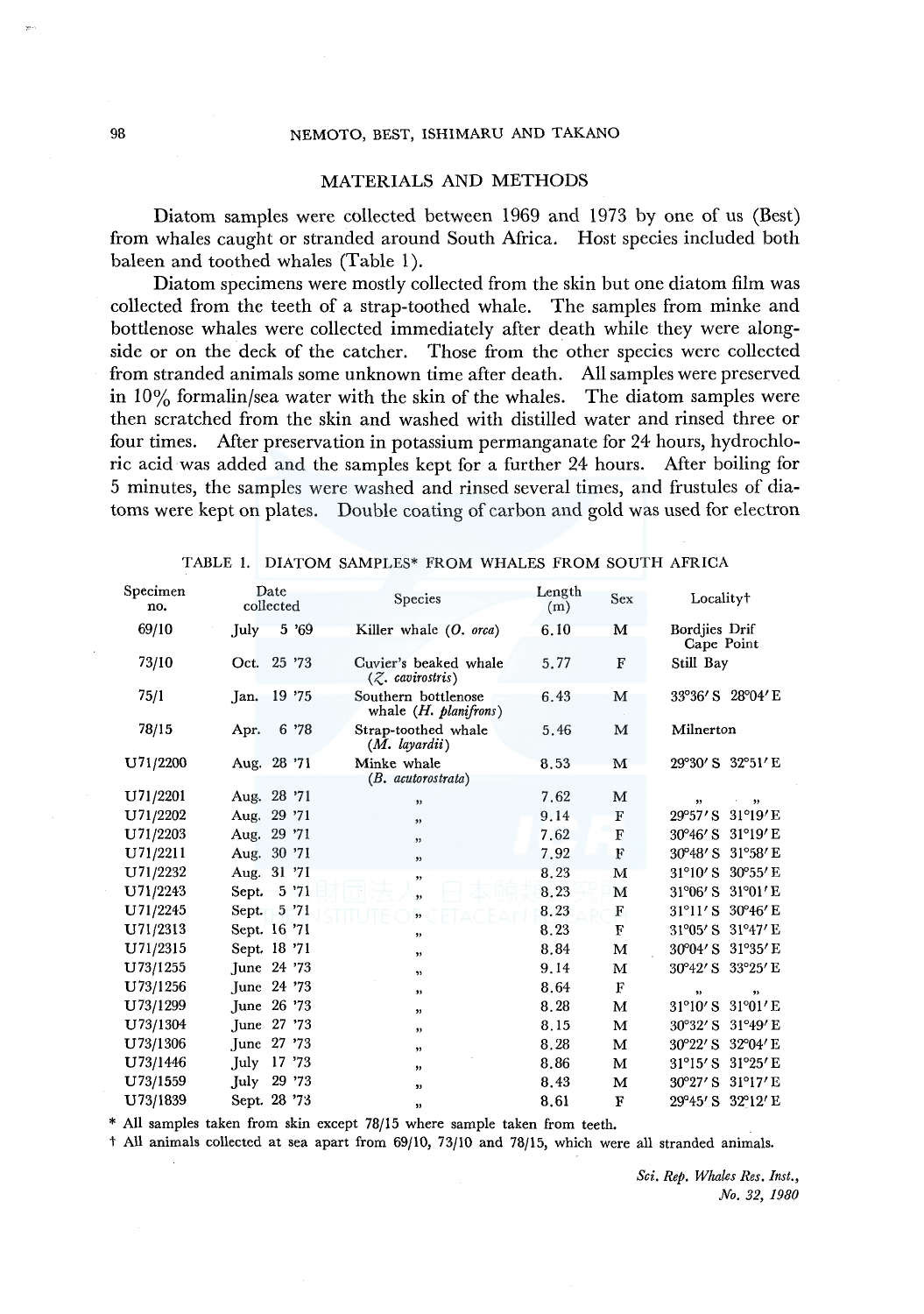#### DIATOM FILMS ON WHALES 99

microscopy. The specimens were examined with both scanning and ordinary electron microscopes.

The scanning electron microscope JSM-35 was mainly used for the identification of species. Some species are still under examination, but their preliminary identification is described in this paper.

## DESCRIPTION OF SPECIES

The species of diatoms identified and the host species of whales involved are shown in Table 2.

|                                      | Minke whale | Southern<br>bottlenose<br>whale | Cuvier's<br>beaked<br>whale | Killer<br>whale | Strap-<br>toothed<br>whale |
|--------------------------------------|-------------|---------------------------------|-----------------------------|-----------------|----------------------------|
| Cocconeis ceticola<br>(typical form) | 18          |                                 |                             |                 |                            |
| C. ceticola f. constricta            |             |                                 |                             |                 |                            |
| C. ceticola f. berardiusii           |             |                                 |                             |                 |                            |
| Stauroneis olympica                  |             |                                 |                             |                 |                            |
| Navicula sp.                         |             |                                 |                             |                 |                            |
| Gomphonema aestuarii                 |             |                                 |                             |                 |                            |
| Synedra sp.                          |             |                                 |                             |                 |                            |

#### TABLE 2. DIATOMS OCCURRING ON THE SKIN AND TEETH OF WHALES IN THE WATERS OFF SOUTH AFRICA

Only pennate diatoms were found in the diatom films examined. There were clear differences between the diatom species on different host whales. The typical form of *Cocconeis ceticola* Nelson was found on every minke whale but only a very few individuals on one of the toothed whales examined (southern bottlenose whale). On the skin of the southern bottlenose whale, some specimens of *C. ceticola* were somewhat deformed and a clear constriction was observed. The edge of the valves was sometimes absent as shown in Fig. F in Plate I. Small numbers of a slender form of *C. ceticola* were also found on this whale. On the Cuvier's beaked whale the more slender form of *C. ceticola* was found, but with no constriction at the edge where the stauros of the lower raphe reaches the edge. This type of *C. ceticola* has been found previously on the skin of Baird's beaked whale *Berardius bairdii* (Kriashtorin, 1962), and is named as the form *berardiusii.* 

The constricted form of *Cocconeis ceticola* has often been observed in toothed whales. As indicated in Plate I F, the constricted parts sometimes lack the outer edge of the valve, and the hole on the inside is deformed as indicated in Plate I H. The hole in the edge of typical *Cocconeis ceticola* is rather similar to other holes along the edge (shown in Plate I B, C) or a little deformation is observed as shown in Plate I E.

Four other species of pennate diatoms were found on toothed whales. *Stauroneis olympica* Hustedt was found on the Cuvier's beaked whale, killer whale and strap-toothed whale. This species has clear pseudosepten from the tips of the cell,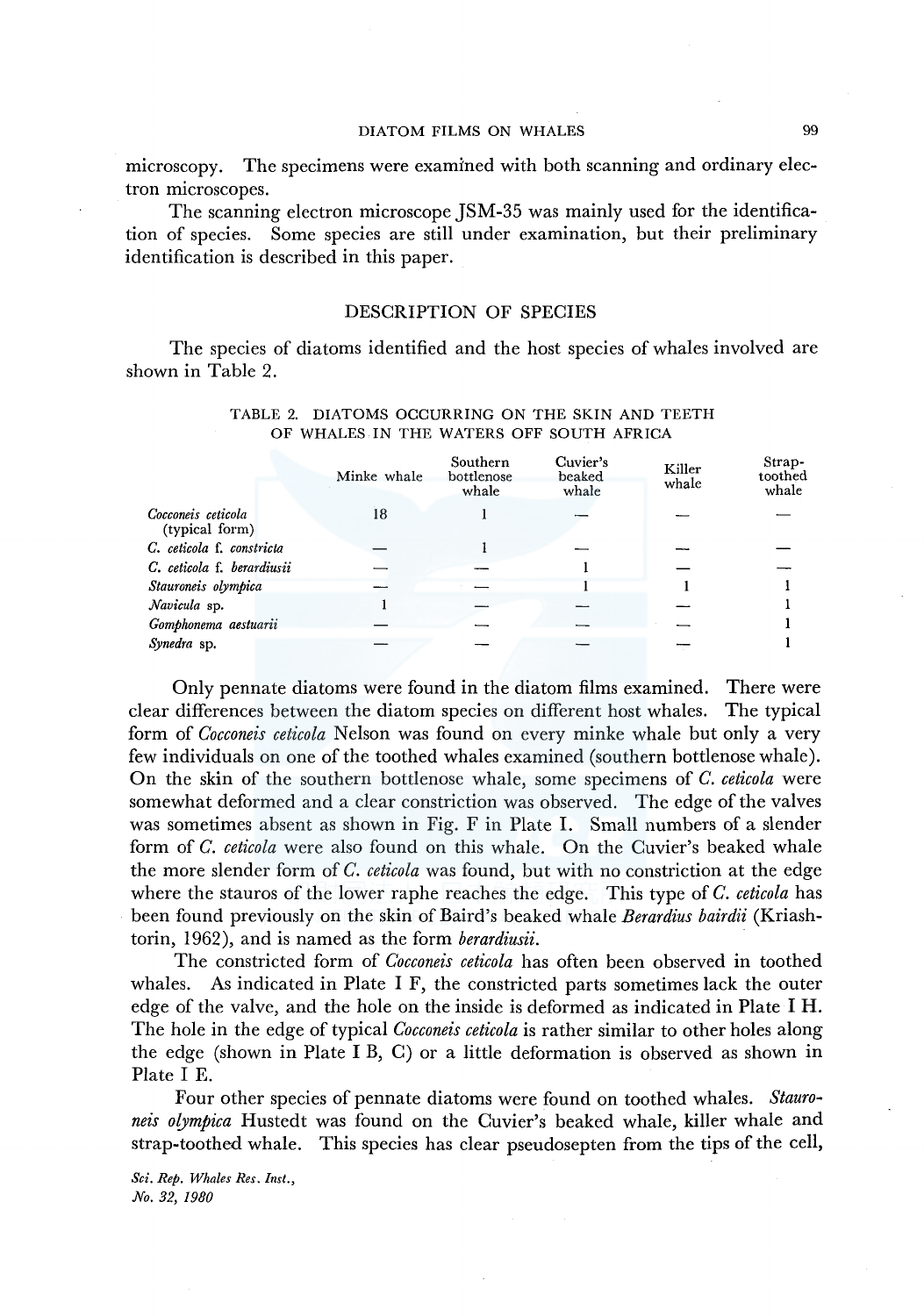which is different from the pseudosepten and the shape of the tip of *S. omurai* Nemoto (Nemoto, 1956) found on sperm whales in the North Pacific. The shape of *S. olympica* as originally described (Hustedt, 1952) is more slender than these specimens and the structure of the stauros may be somewhat different. However, considering the varieties within one diatom species on different species of whales, these specimens may be attributed to the *Stauroneis olympica* complex. The closely related species *S. aleutica* reported by Nemoto (1956) can also be put in this group. *Stauroneis*  diatoms were also present on sperm whales off South Africa, Chile and Australia (Best, 1969). The presence of *Navicula* species (possibly *Stauroneis olympica,* as described from the epiphytes on barnacles on a humpback whale from the Antarctic) was described on a sperm whale landed in the Outer Hebrides (Hart, in Clarke, 1956). This species is possibly cosmopolitan or bipolar on sperm whales and toothed whales (Hart, in Best, 1969).

Small naviculoid diatoms were found on the strap-toothed whale, and were also found in the film of *Cocconeis ceticola* on the skin of one minke whale. *Gomphonema aestuarii* Cleve which is also described by Giffen ( 1966) in South African waters, and *Synedra* sp., which is very close to S. *tabulata* (Ag.) Kupzing (Harrison and Thurley, 1974), were also found on the teeth of this strap toothed whale.

#### DISCUSSION

Studies of skin films of *Cocconeis ceticola* have suggested that these diatoms are most common on cetaceans in the colder water of high latitudes.

Mackintosh and Wheeler (1929) concluded that such diatom films on whales are undoubtedly contracted in the austral summer in Antarctic or sub-Antarctic waters. Hart (1935) described the general tendency for the rate of diatom film infestation of blue and fin whales to increase as the season progressed at South Georgia. Gambell (1968) also noted the diatom infestations on sei whales caught at South Georgia; and that sei whales newly arrived from the breeding grounds in the middle of the summer season do not bear diatoms. However, Mackintosh and Wheeler (1929) also noted that small spots of *C. ceticola* were seen on a few immature (fin and blue) whales at Saldanha Bay, South Africa. Best (1969) and Bannister (1969) recorded the presence of *C. ceticola* on sperm whales (mostly large or medium-sized males) off Donkergat (South Africa) and Albany (Western Australia) respectively, during the autumn and winter. *Cocconeis* diatoms have also been recorded from whales in the Eastern Pacific off South America (A. Aguayo L., pers. comm.). Clarke (1956) found no clear infestation with diatoms of *Cocconeis* type on the sperm whales caught in the Azores.

Diatoms in the northern part of the North Pacific, where many diatoms are found on the baleen and sperm whales, have been described by Nemoto (1956). Diatom infestation is common in the Bering Sea and its adjacent waters, while in the coastal waters, *Cocconeis* diatoms are often observed on both sides of the Pacific; off British Columbia (Pike, 1953) on the eastern side, and in the Okhotsk Sea and off Hokkaido waters in Japan on the western side (Omura, 1950). *Cocconeis ceti-*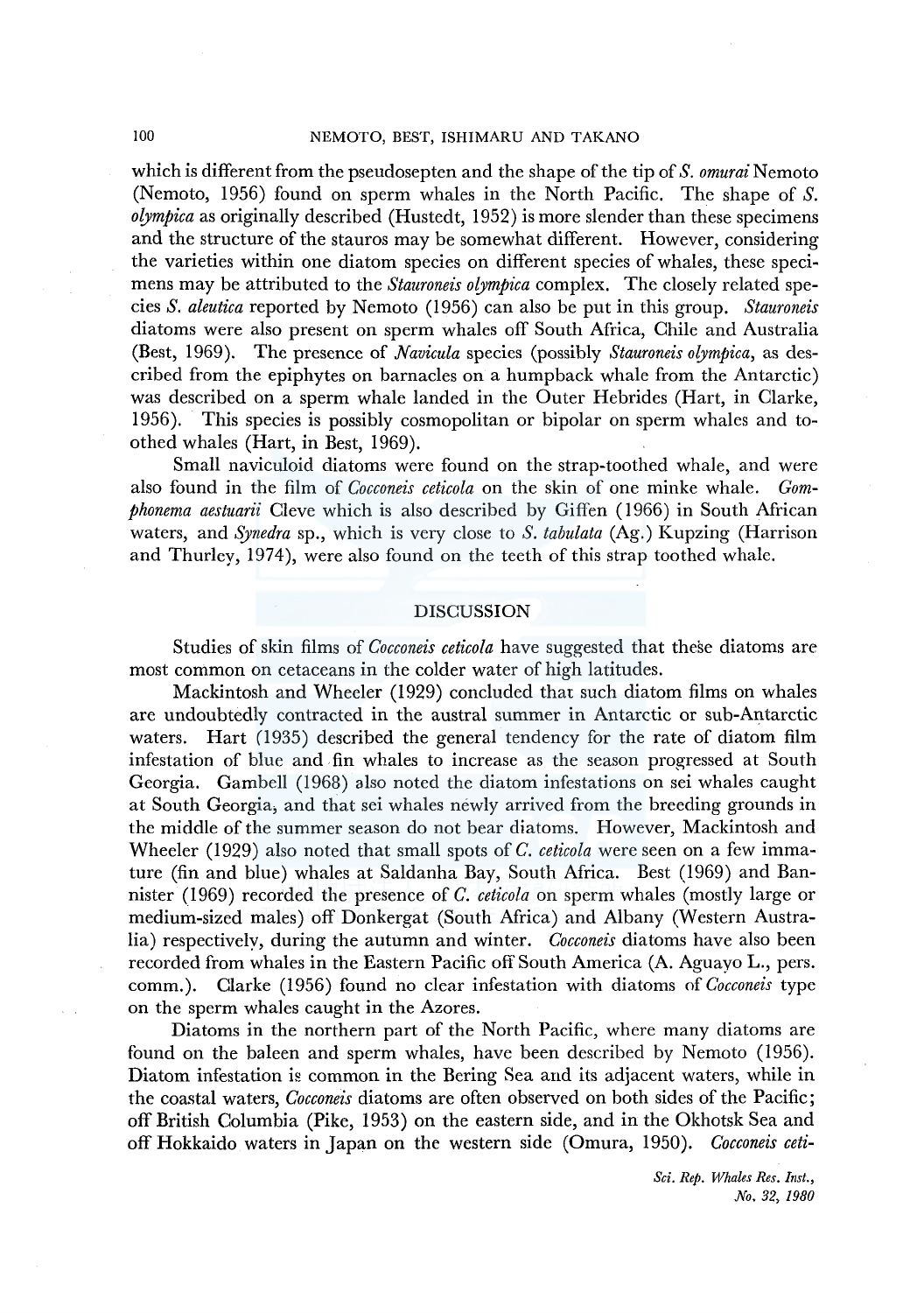### DIATOM FILMS ON WHALES 101

*cola* Nelson is the most common diatom on baleen whales. The varieties and forms of *C. ceticola* in the North Pacific have been described and discussed by Usachev (1940), Nemoto (1956, 1958), Nemoto *et al.* (1977) and Kriashtorin (1962). According to these authors, the typical *Cocconeis ceticola* form is only described from baleen whales. Kriashtorin (1962) reported some large-sized *C. ceticola* as a new variety, *C. ceticola* var. *arctica,* but this is clearly the same type of *C. ceticola* from its shape and size. The fact that the typical form of *C. ceticola* has now been found on the skin of minke whales caught off South Africa suggests that minke whales are similar to other rorquals as host-types. *C. ceticola* has also been recorded from minke whales in the Antarctic (Ohsumi *et al.,* 1970), but no remark was made concerning the type of *C. ceticola* involved.

*Cocconeis ceticola* f. *constricta* Nemoto is found on the skin of sperm whales in the North Pacific (Nemoto, 1956). *C. ceticola* has also been recorded from sperm whales off Donkergat, South Africa (Best, 1969) and off Albany, Western Australia (Bannister, 1969) : no distinction was made, however, between form *constricta* and typical *ceticola. Cocconeis* diatoms found on the *Hyperoodon planifrons* in the waters off East London, South Africa, were of two types. A very few specimens of typical *C. ceticola* forms were found, but the rest were all constricted forms. Constricted forms found in this study show some variation although there was no clear boundary to separate them. One was typical *C. ceticola* f. *constricta* which was previously found on sperm whales (Nemoto, 1956). Kriashtorin (1962) also described the same type from sperm whales in the Far Eastern seas. It was clearly shown that the edge of the raphe-valve where the stauros reaches was absent or deformed. The second type of *constricted* form was similar to *C. ceticola* f. *berardiusii* which was first described by Kriashtorin (1962) from *Berardius bairdii.* This type (Kriashtorin, 1962 in Fig. le) is the same as the type M in Fig. 3 in Nemoto (1958), and was common among the diatoms on the *Z. cavirostris* examined in this paper. As no *Cocconeis* specimen was found on the killer whale in this study, it is difficult to as-, sess the position of *Cocconeis orcii* Kriashtorin described by Kriashtorin (1962). From the surface structure shown by him, *C. orcii* is one variety of *C. ceticola* and is not a valid species.

The global distribution and occurrence of parasitic diatoms on whales are interesting. As stated previously, *Cocconeis* diatoms are mainly described from the high latitudes of the North Pacific and Southern Hemisphere, where they can form films over a large part of the body (Bennett, 1920). *Cocconeis* diatom infestation on whales in lower latitudes is usually rarer and much smaller in extent ("small spots"- Mackintosh and Wheeler, 1929), so it might be concluded that such animals are recent migrants from higher latitudes. The only resident cetacean population outside the Antarctic known to carry *Cocconeis* films is the Franciscana dolphin, which lives in water from 13-23°C (Nemoto *et al.,* 1977). Presumably therefore it is possible to contract *Cocconeis* films in water as warm as 13°C, but as little is known about the seasonal incidence of diatoms on or movements of the Franciscana dolphin it is impossible to give an upper limit to the temperature range in which C. *ceticola* can survive. On the assumption that the films of *Cocconeis* on the larger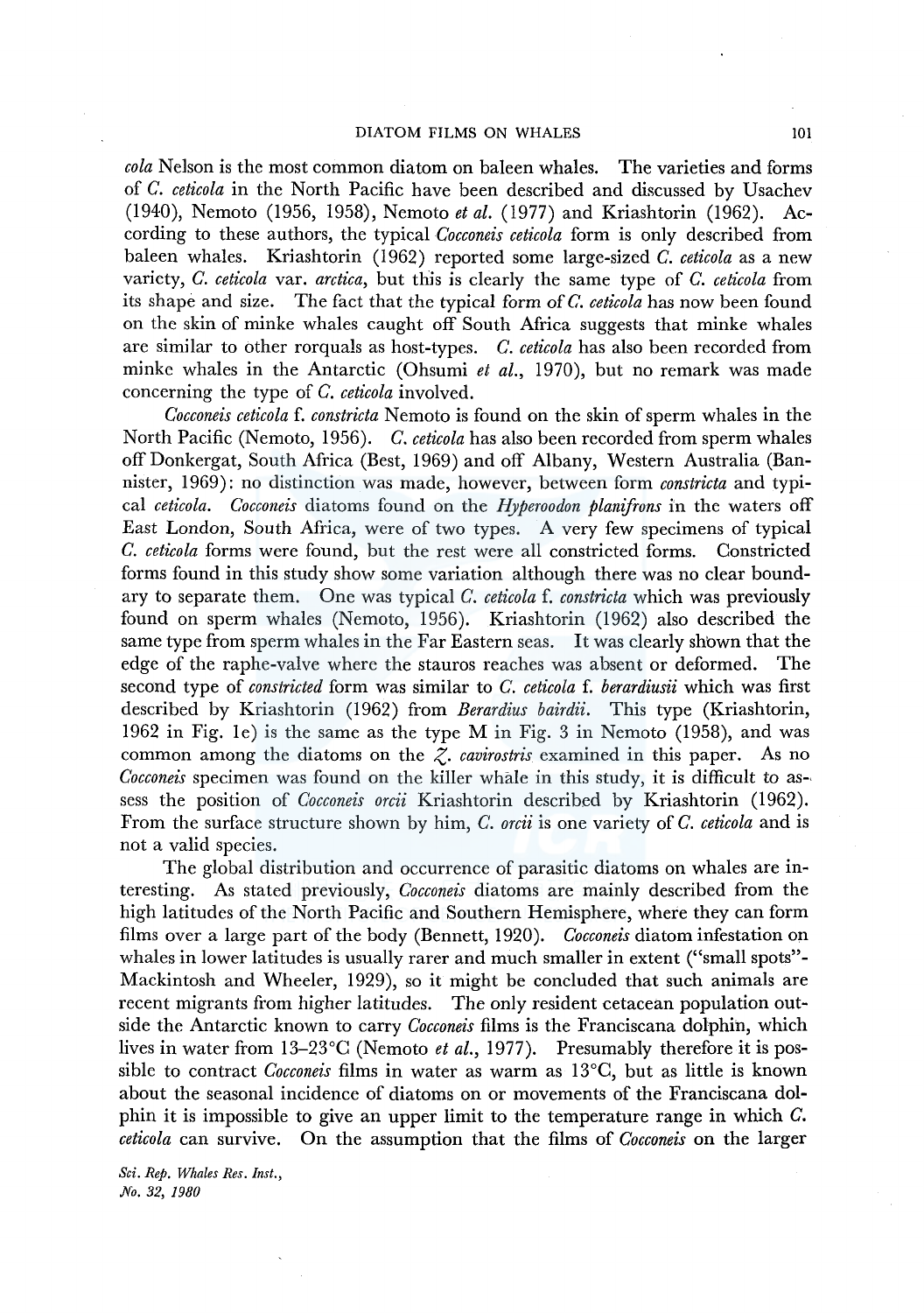#### 102 NEMOTO, BEST, ISHIMARU AND TAKANO

cetacea are contracted only in high latitudinal waters, the presence of *C. ceticola* on minke whales off Durban from June to September indicates that the animals have recently arrived from colder waters, and that the migration may be more protracted over time than for other baleen whale species. The presence of *Cocconeis* films on *H. planifrons* and *z. cavirostris* off South Africa is the first indication that these species may also migrate from Antarctic or sub-Antarctic to warmer waters.

#### ACKNOWLEDGEMENT

We would thank Mr G. Smith, boatswain of the whale-catcher *C. G. Hovelmeiner* for his kind assistance in collecting diatom samples from minke whales in 1973.

#### REFERENCES

- BANNISTER, J., 1969. The biology and status of the sperm whale off western Australia- an extended summary of results of recent work. *Rep. int. Whal. Commn,* 19: 70-76.
- BENNETT, A. G., 1920. On the occurrence of diatoms on the skin of whales. *Proc. Roy. Soc. London,* 91: 352- 357.
- BEST, P. B., 1969. The sperm whale *(Physeter catodon)* off the west coast of South Africa. 4. Distribution and movements. *Invest. Rep. Div. Sea Fish. S. Afr.,* 78: 1-12.

CLARKE, R., 1956. Sperm whales of the Azores. *Discovery Rep.,* 28: 237-298.

GAMBELL, R., 1968. Seasonal cycles and reproduction in sei whales of the Southern Hemisphere. *Discovery Rep.,* 35: 31-134.

GAMBELL, R., 1972. Sperm whales off Durban. *Discovery Rep.,* 35: 199-358.

GIFFEN, M. H., 1966. Contributions to the diatom flora of South Africa-III. Diatoms of the marine littoral regions at Kidd's Beach near East London, Cape Province, South Africa. *Nova Hedwigia,* 13 (I & 2): 245-292, 5 pls.

HARRISON, R.J. and K. W. Thurley, 1974. Structure of the epidermis in *Tursiops, Delphinus, Orcinus* and *Phocoena.* pp. 45-71. *In: R.].* Harrison (ed.), *Functional anatomy efmarine mammals.* Academic Press.

HART, J., 1935. On the diatoms of the skin film of whales, and their possible bearing on problems of whale movement. *Discovery Rep.,* 10: 247-282.

HusTEDT, F., 1952. Diatomeen aus der Lebensgemeinshaft des Buckelwals *(Megaptera nodosa* Bonn.). *Arch. Hydrobiol.,* 46: 286-298.

KRIASHTORIN, L.B., 1962. The diatoms of the skin film of whales in the Far-Eastern seas. Trudy Inst. *Okeanol. A. N.* U.S.S.R., 58: 314-321.

MACKINTOSH, N. A. and J.F.G. Wheeler, 1929. Southern blue and fin whales. *Discovery Rep.,* 1: 257-540.

NEMoro, T., 1956. On the diatoms of the skin film of whales in the northern Pacific. *Sci. Rep. Whales Res. Inst.,* II: 99-132.

NEMOTO, T., 1958. *Cocconeis* diatoms infected on whales in the Antarctic. *Sci. Rep. Whales Res. Inst.,* 13: 185-191.

NEMOTO, T., R. L. BROWNELL, *]R,* and T. lsHIMARU, 1977. *Cocconeis* diatom on the skin of Franciscana. *Sci. Rep. Whales Res. Inst.,* 29: 101-105.

0HSUMI, S., Y. MASASKI and A. KAWAMURA, 1970. Stock of the Antarctic minke whale. *Sci. Rep. Whales Res. Inst.,* 22: 75-125.

OMURA, H., 1950. Whales in the adjacent waters of Japan. *Sci. Rep. Whales Res. Inst.,* 4: 27-113.

PIKE, G. C., 1953. Two records of *Berardius bairdii* from the coast of British Columbia. *j. Mamm.,* 34 (!): 98-104.

UsACHEV., P. I., 1940. Diatoms propagation of the skin film of whales. *Z,ool. Z,h.,* 19 (2). (In Kriashtorin)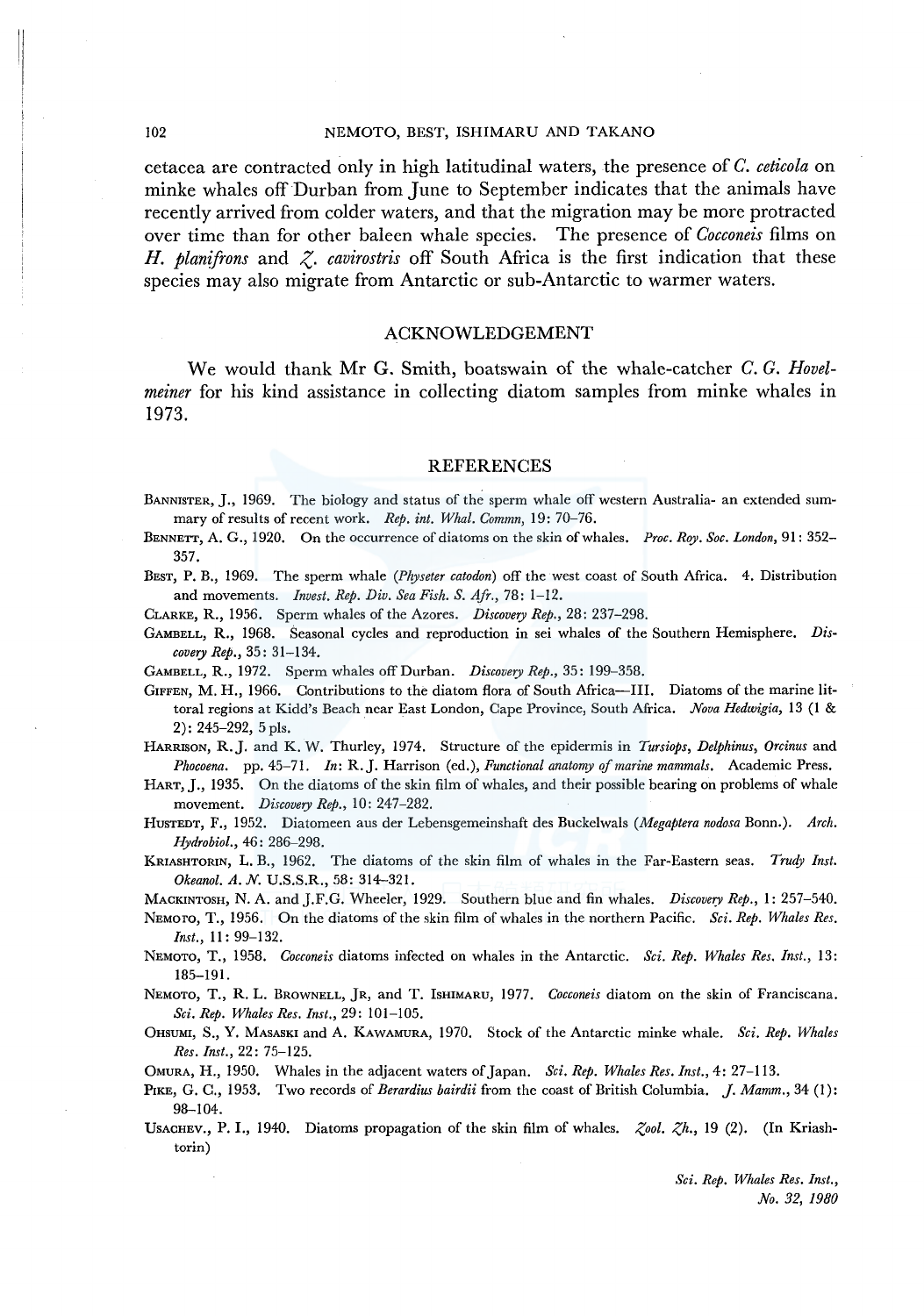## EXPLANATION OF PLATE

#### PLATE I

Figures A.D.F.G. are taken by light microscope, B.C.E.H.K.L. are taken by scanning electron microscope and l.J. are taken by Electron microscope.

A.\*-raphevalve of *Cocconeis ceticola* Nelson typical form found on minke whale *(B. acutorostrata)* U73/1299. B.-raphevalve of *C. ceticola* ·typical form on minke whale U73/1304. C.—raphevalve of *C. ceticola* typical form on minke whale U71/ 2200. D.\*-raphevalve of *C. ceticola* typical form on minke whale U71/2203. E. raphevalve of *C. ceticola* typical form on minke whale U71/2245. F.\*--raphevalve of *C. ceticola* f. *constricta* Nemoto on southern bottlenose whale 75/1. G.-rapheless valve of *C. ceticola* f. *constricta* on southern bottlenose whale 75/1. H.-raphevalve of *C. ceticola* f. *constricta* on southern bottlenose whale 75/1. *I.\*-Gomphonema aestuarii*  on strap-toothed whale, 78/15. J.\*-G. aestuarii on strap-toothed whale. K.-*Stauroneis olympica* Hustedt found on killer whale 69/10. L.-S. *olympica* found on killer whale 69/10.

\* External views of valves, others are internal views.